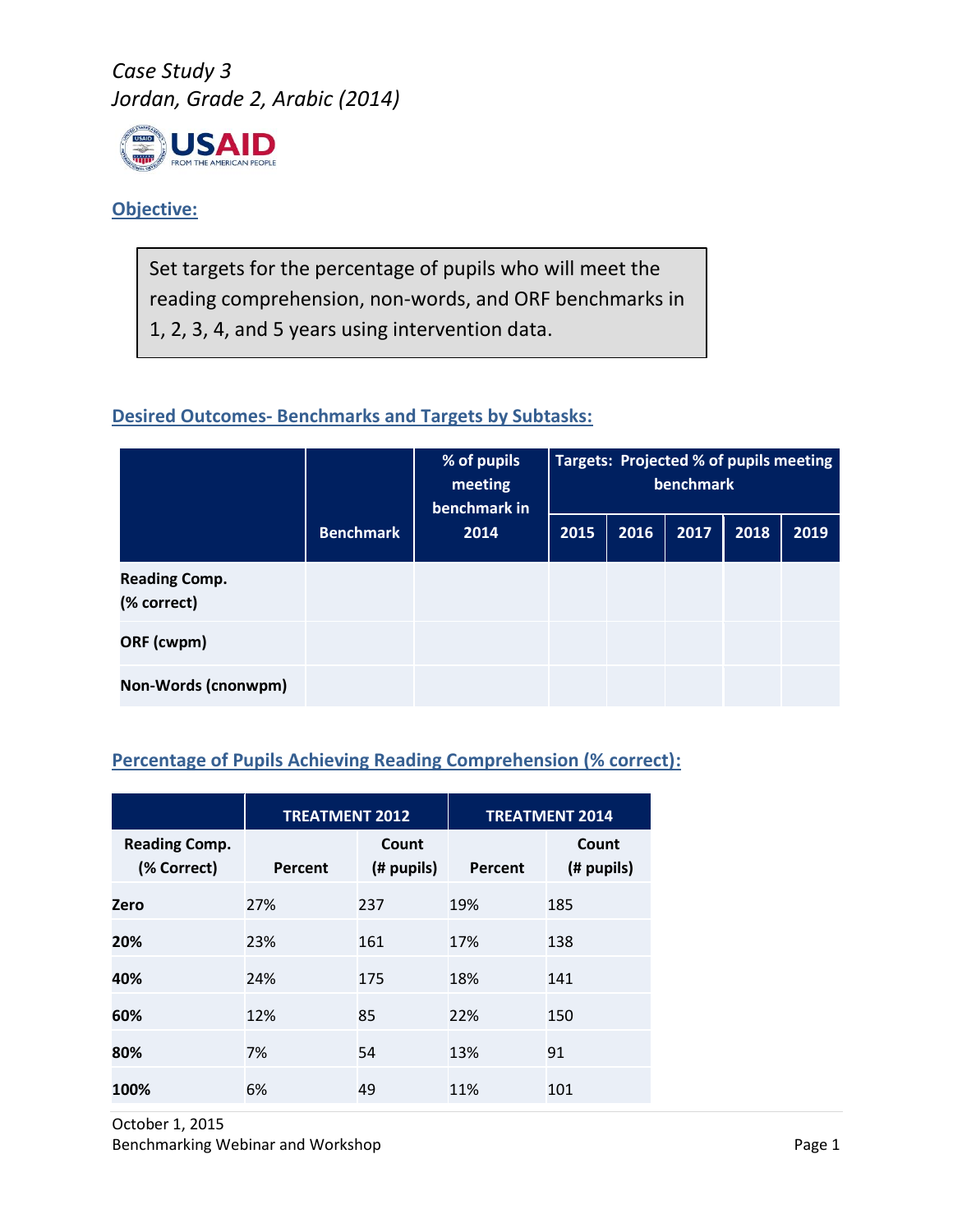

# **Box Plots- ORF by Reading Comprehension:**

## **Table- ORF by Reading Comprehension:**

| % Correct<br><b>Reading</b><br><b>Comprehension</b> | <b>Mean</b> | 25th<br>percentile | 50th<br>percentile | 75th<br>percentile | <b>Sample</b><br><b>Count</b> |
|-----------------------------------------------------|-------------|--------------------|--------------------|--------------------|-------------------------------|
| 0%                                                  | 5.9         | $\overline{0}$     | 2                  | 9                  | 1163                          |
| 20%                                                 | 18.2        | 11                 | 17                 | 23                 | 614                           |
| 40%                                                 | 23.7        | 17                 | 22                 | 27                 | 552                           |
| 60%                                                 | 37.1        | 27                 | 33                 | 43                 | 246                           |
| 80%                                                 | 46.3        | 37                 | 45                 | 56                 | 114                           |
| 100%                                                | 50.3        | 45                 | 48                 | 54                 | 88                            |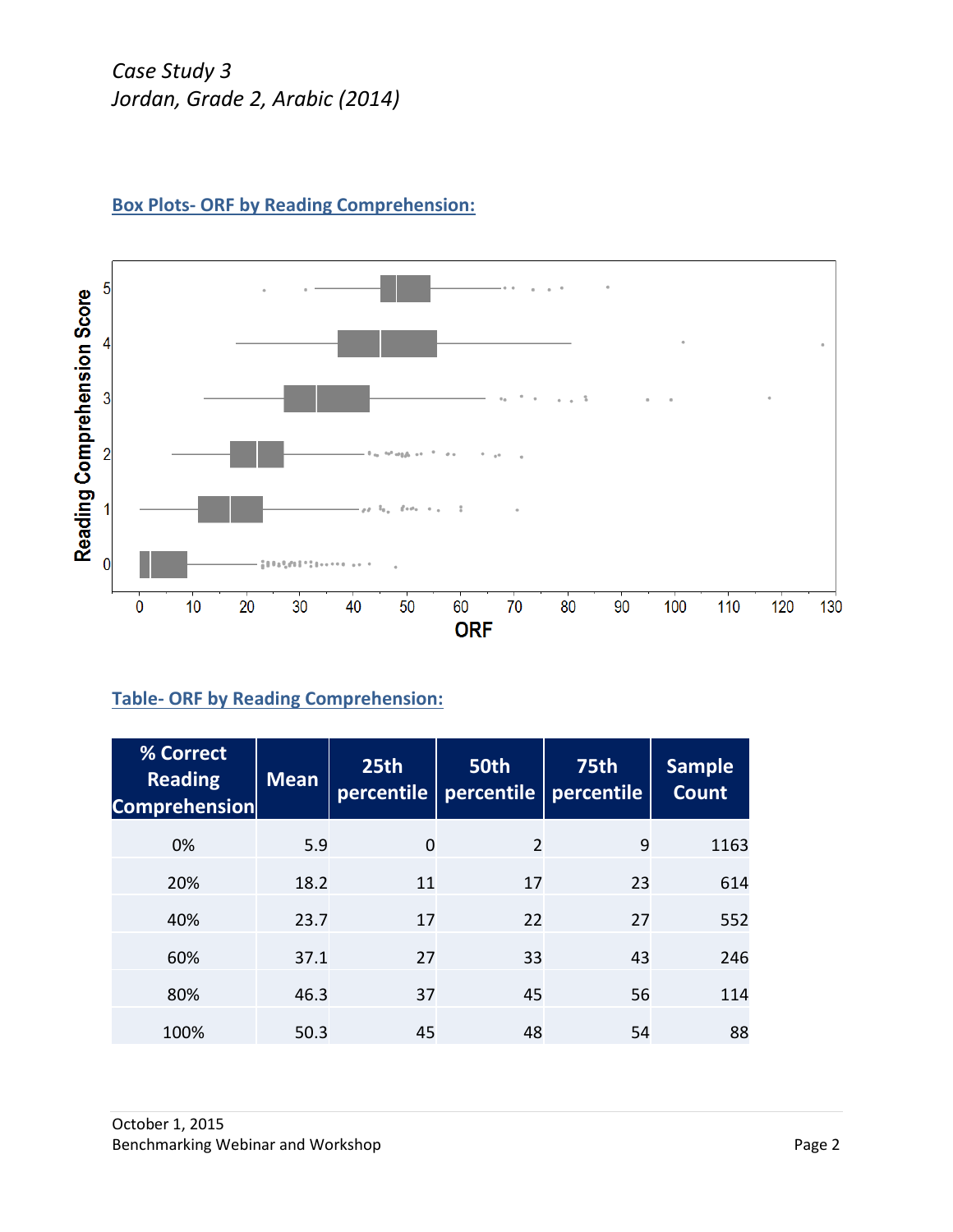



Benchmarking Webinar and Workshop **Page 3 Page 3**